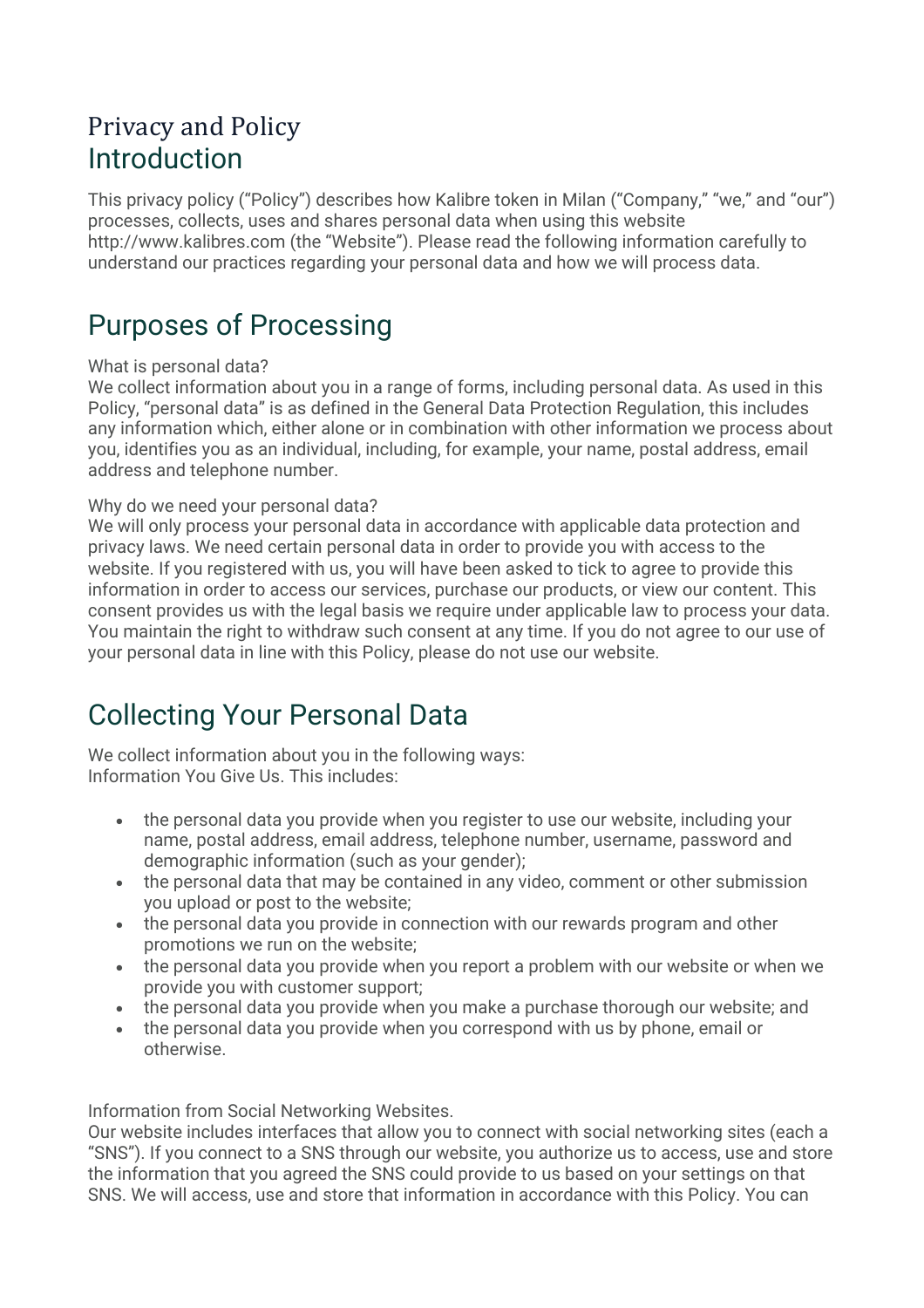revoke our access to the information you provide in this way at any time by amending the appropriate settings from within your account settings on the applicable SNS.

### Information Automatically Collected.

We automatically log information about you and your computer or mobile device when you access our website. For example, when visiting our website, we log your computer or mobile device operating system name and version, manufacturer and model, browser type, browser language, screen resolution, the website you visited before browsing to our website, pages you viewed, how long you spent on a page, access times and information about your use of and actions on our website. We collect this information about you using cookies.

#### Automated Decision Making and Profiling.

We do not use your personal data for the purposes of automated decision-making. However, we may do so in order to fulfill obligations imposed by law, in which case we will inform you of any such processing and provide you with an opportunity to object.

## Cookies

#### What are cookies?

We may collect information using "cookies." Cookies are small data files stored on the hard drive of your computer or mobile device by a website. We may use both session cookies (which expire once you close your web browser) and persistent cookies (which stay on your computer or mobile device until you delete them) to provide you with a more personal and interactive experience on our website.

We use two broad categories of cookies: (1) first party cookies, served directly by us to your computer or mobile device, which are used only by us to recognize your computer or mobile device when it revisits our website; and (2) third party cookies, which are served by service providers on our website, and can be used by such service providers to recognize your computer or mobile device when it visits other websites.

#### Cookies we use

Our website uses the following types of cookies for the purposes set out below: Type of cookie

#### Purpose

#### *Essential Cookies*

These cookies are essential to provide you with services available through our website and to enable you to use some of its features. For example, they allow you to log in to secure areas of our website and help the content of the pages you request load quickly. Without these cookies, the services that you have asked for cannot be provided, and we only use these cookies to provide you with those services.

### *Functionality Cookies*

These cookies allow our website to remember choices you make when you use our website, such as remembering your language preferences, remembering your login details and remembering the changes you make to other parts of our website which you can customize. The purpose of these cookies is to provide you with a more personal experience and to avoid you having to re-enter your preferences every time you visit our website.

#### *Analytics and Performance Cookies*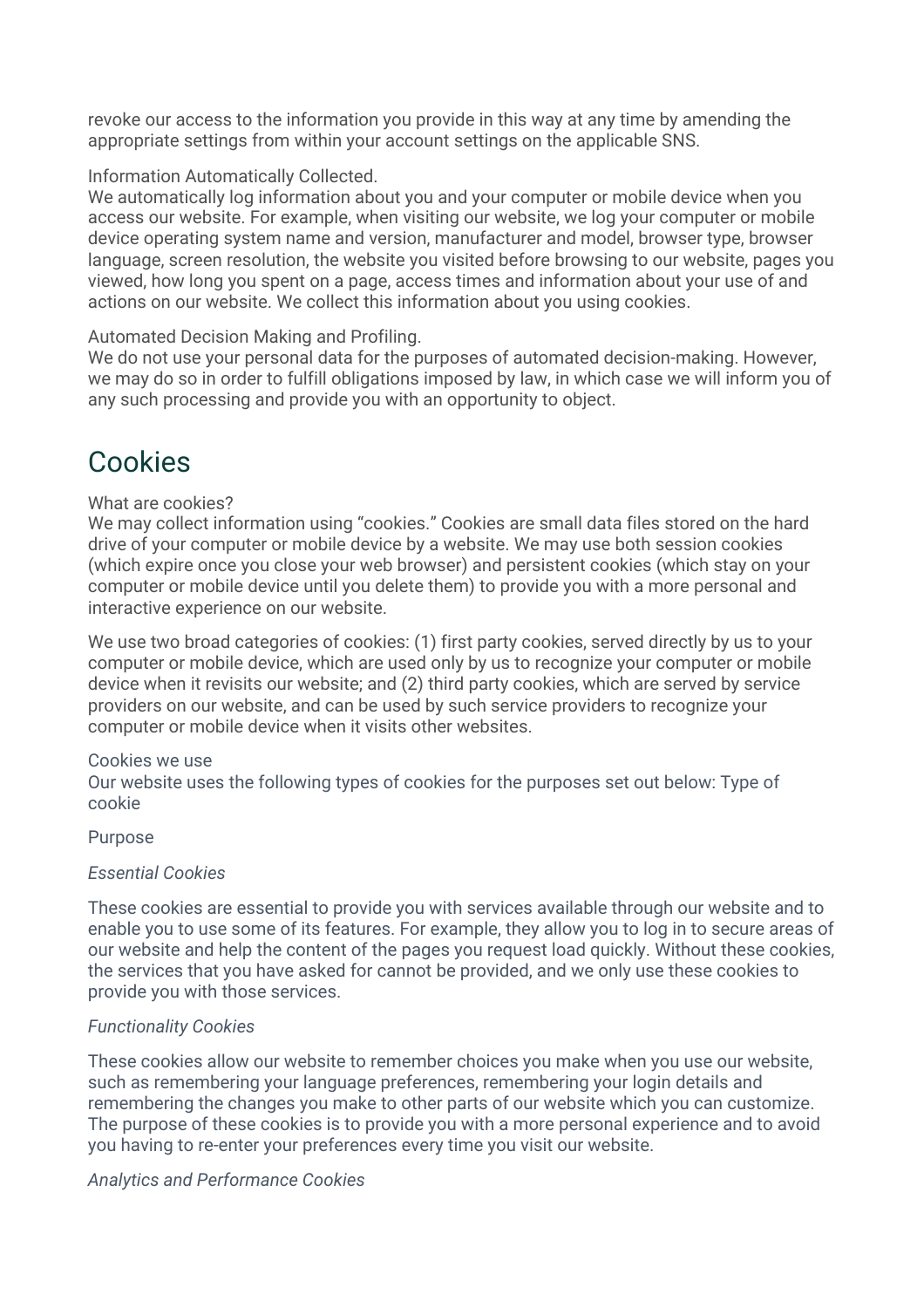These cookies are used to collect information about traffic to our website and how users use our website. The information gathered does not identify any individual visitor. It includes the number of visitors to our website, the websites that referred them to our website, the pages they visited on our website, what time of day they visited our website, whether they have visited our website before, and other similar information. We use this information to help operate our website more efficiently, to gather broad demographic information and to monitor the level of activity on our website.

We use Google Analytics for this purpose. Google Analytics uses its own cookies. It is only used to improve how our website works. You can find out more information about Google Analytics cookies

here: https://developers.google.com/analytics/resources/concepts/gaConceptsCookies

You can find out more about how Google protects your data here: https://policies.google.com/privacy.

You can prevent the use of Google Analytics relating to your use of our website by downloading and installing the browser plugin available via this link: http://tools.google.com/dlpage/gaoptout?hl=en-GB

### *Targeted and advertising cookies*

These cookies track your browsing habits to enable us to show advertising which is more likely to be of interest to you. These cookies use information about your browsing history to group you with other users who have similar interests. Based on that information, and with our permission, third party advertisers can place cookies to enable them to show adverts which we think will be relevant to your interests while you are on third party websites.

You can disable cookies which remember your browsing habits and target advertising at you by visiting http://www.youronlinechoices.com/uk/your-ad-choices. If you choose to remove targeted or advertising cookies, you will still see adverts but they may not be relevant to you. Even if you do choose to remove cookies by the companies listed at the above link, not all companies that serve online behavioral advertising are included in this list, and so you may still receive some cookies and tailored adverts from companies that are not listed.

### *Social Media Cookies*

These cookies are used when you share information using a social media sharing button or "like" button on our website or you link your account or engage with our content on or through a social networking website such as Facebook, Twitter or Google+. The social network will record that you have done this.

### Disabling cookies

You can typically remove or reject cookies via your browser settings. In order to do this, follow the instructions provided by your browser (usually located within the "settings," "help" "tools" or "edit" facility). Many browsers are set to accept cookies until you change your settings.

If you do not accept our cookies, you may experience some inconvenience in your use of our website. For example, we may not be able to recognize your computer or mobile device and you may need to log in every time you visit our website.

# Advertising

We may use other companies to serve third-party advertisements when you visit and use the website. These companies may collect and use click stream information, browser type, time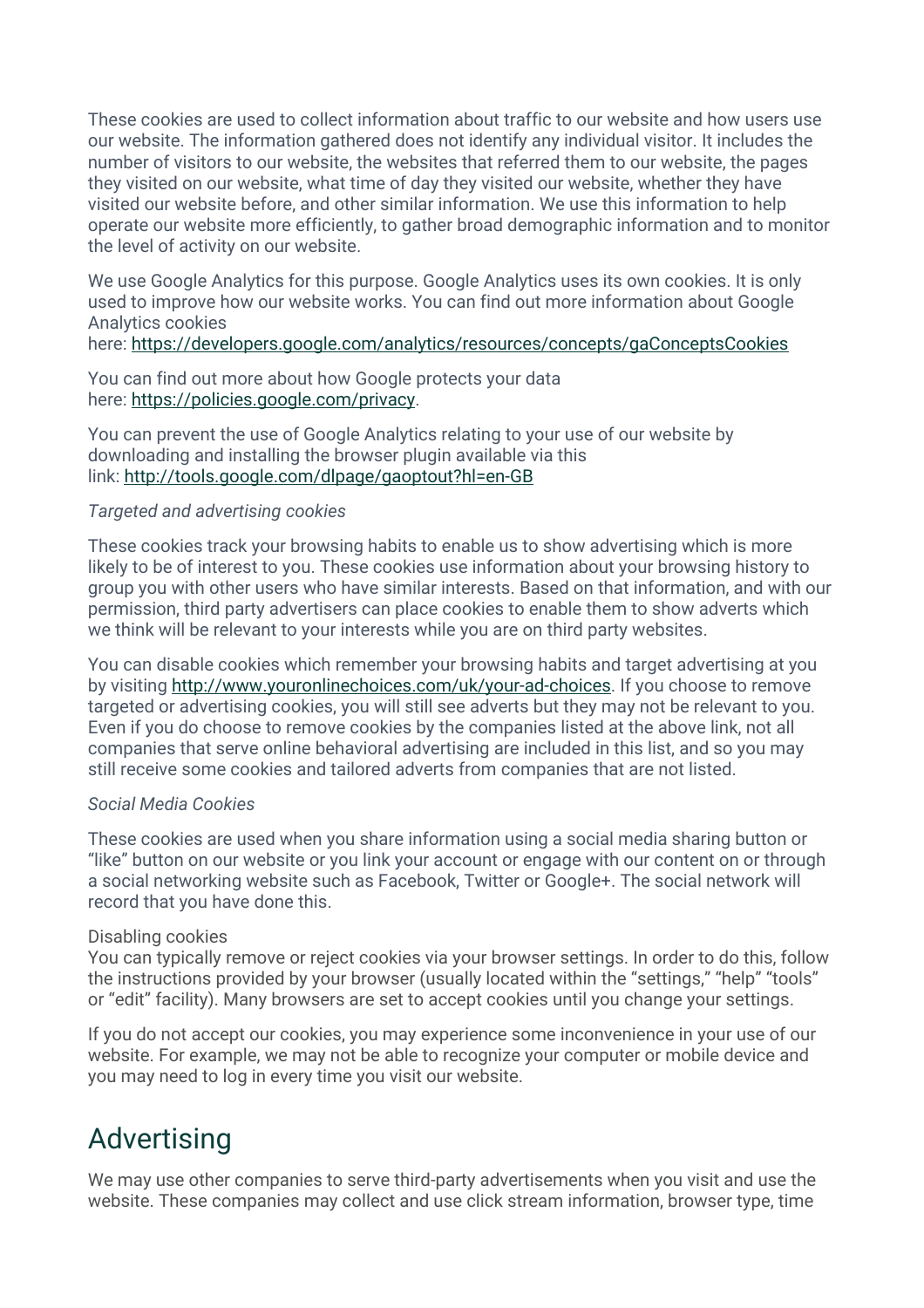and date, subject of advertisements clicked or scrolled over during your visits to the website and other websites in order to provide advertisements about goods and services likely to be of interest to you. These companies typically use tracking technologies to collect this information. Other companies' use of their tracking technologies is subject to their own privacy policies.

• Using Your Personal Data

We may use your personal data as follows:

- to operate, maintain, and improve our website, products, and services;
- to manage your account, including to communicate with you regarding your account, if you have an account on our website;
- to operate and administer our rewards program and other promotions you participate in on our website;
- to respond to your comments and questions and to provide customer service;
- to send information including technical notices, updates, security alerts, and support and administrative messages;
- with your consent, to send you marketing e-mails about upcoming promotions, and other news, including information about products and services offered by us and our affiliates. You may opt-out of receiving such information at any time: such marketing emails tell you how to "opt-out." Please note, even if you opt out of receiving marketing emails, we may still send you non-marketing emails. Non-marketing emails include emails about your account with us (if you have one) and our business dealings with you;
- to process payments you make via our website;
- as we believe necessary or appropriate (a) to comply with applicable laws; (b) to comply with lawful requests and legal process, including to respond to requests from public and government authorities; (c) to enforce our Policy; and (d) to protect our rights, privacy, safety or property, and/or that of you or others;
- for analysis and study services; and
- as described in the "Sharing of your Personal Data" section below.

# Sharing Your Personal Data

We may share your personal data as follows:

- Third Parties Designated by You. We may share your personal data with third parties where you have provided your consent to do so.
- Our Third Party Service Providers. We may share your personal data with our third party service providers who provide services such as data analysis, payment processing, information technology and related infrastructure provision, customer service, email delivery, auditing and other similar services.
- Third Party Sites

Our website may contain links to third party websites and features. This Policy does not cover the privacy practices of such third parties. These third parties have their own privacy policies and we do not accept any responsibility or liability for their websites, features or policies. Please read their privacy policies before you submit any data to them.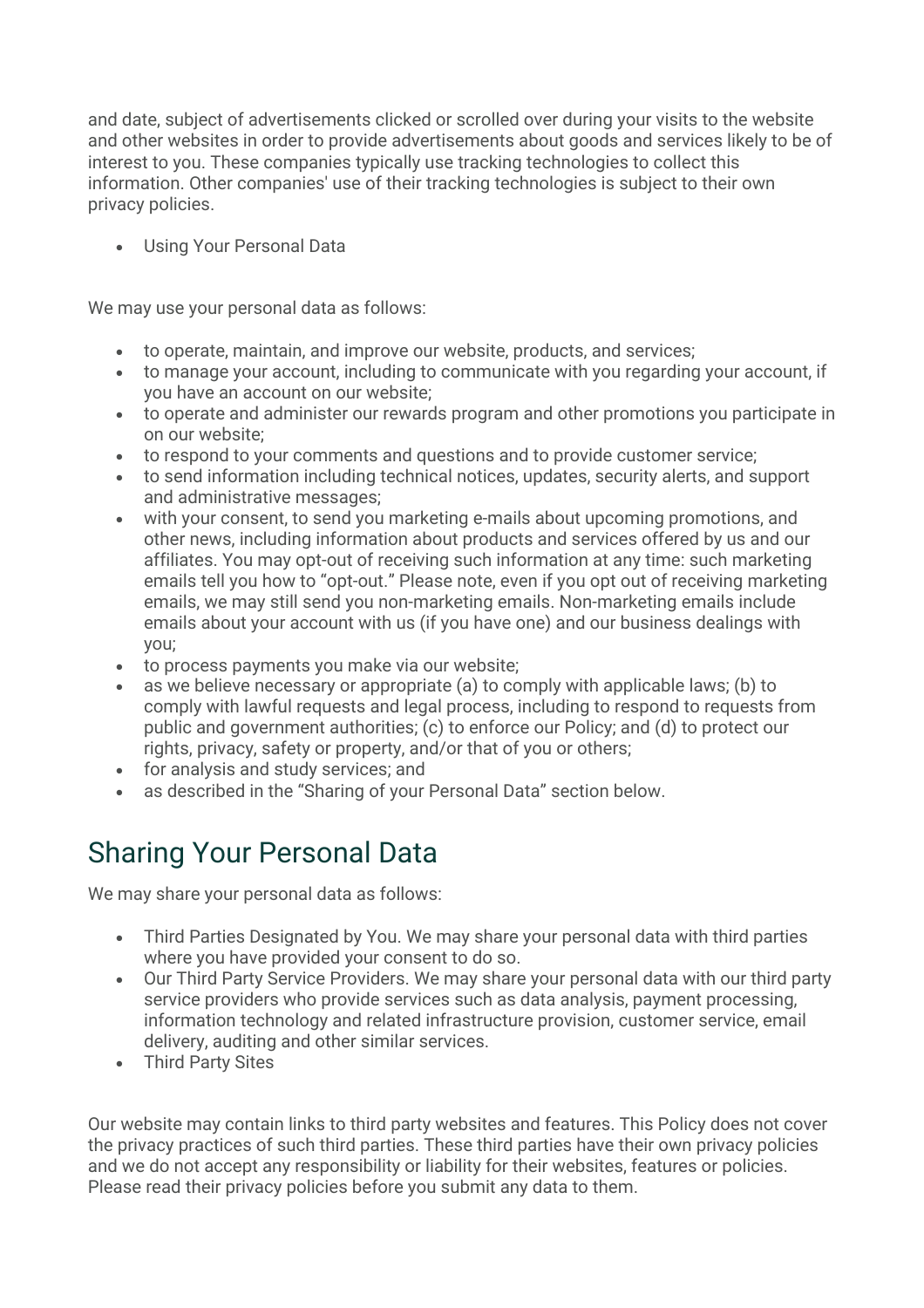## User Generated Content

You may share personal data with us when you submit user generated content to our website, including via our rewards program, forums, message boards and Websites on our website. Please note that any information you post or disclose on our website will become public information, and will be available to other users of our website and to the general public. We urge you to be very careful when deciding to disclose your personal data, or any other information, on our website. Such personal data and other information will not be private or confidential once it is published on our website.

If you provide feedback to us, we may use and disclose such feedback on our website, provided we do not associate such feedback with your personal data. If you have provided your consent to do so, we may post your first and last name along with your feedback on our website. We will collect any information contained in such feedback and will treat the personal data in it in accordance with this Policy.

## International Data Transfer

Your information, including personal data that we collect from you, may be transferred to, stored at and processed by us outside the country in which you reside, where data protection and privacy regulations may not offer the same level of protection as in other parts of the world. By accepting this Policy, you agree to this transfer, storing or processing. We will take all steps reasonably necessary to ensure that your data is treated securely and in accordance with this Policy.

# **Security**

We seek to use reasonable organizational, technical and administrative measures to protect personal data within our organization. Unfortunately, no transmission or storage system can be guaranteed to be completely secure, and transmission of information via the Internet is not completely secure. If you have reason to believe that your interaction with us is no longer secure (for example, if you feel that the security of any account you might have with us has been compromised), please immediately notify us of the problem by contacting us.

# Retention

We will only retain your personal data as long reasonably required for you to use the website until you close your account/cancel your subscription unless a longer retention period is required or permitted by law (for example for regulatory purposes).

# Our Policy on Children

Our website is/are not directed to children under 18. If a parent or guardian becomes aware that his or her child has provided us with information without their consent, he or she should contact us. We will delete such information from our files as soon as reasonably practicable.

Your Rights